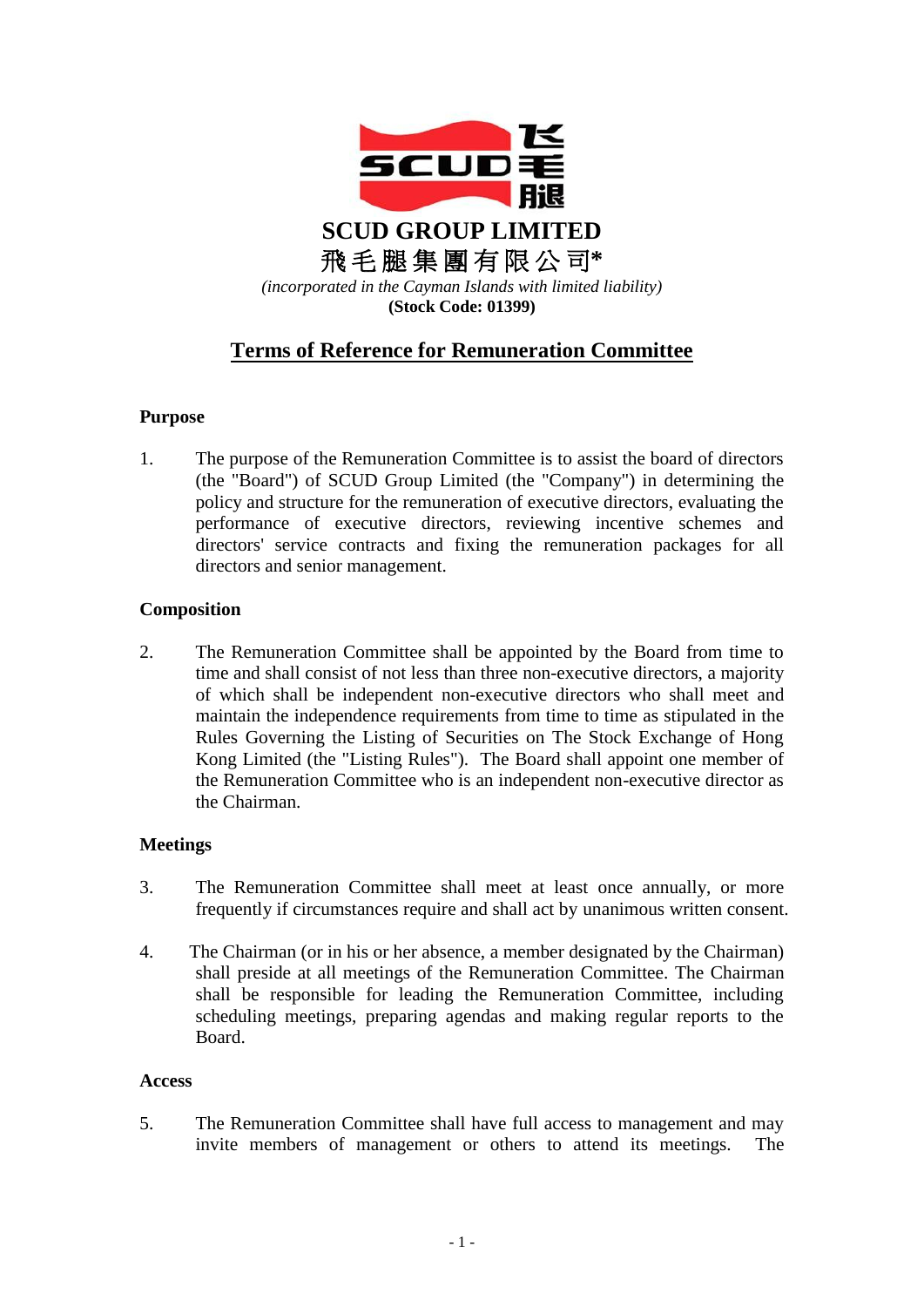Remuneration Committee will consult the chairman and/or chief executive officer of the Company about their proposals for other executive directors.

# **Reporting Procedures**

- 6. The Remuneration Committee shall regularly evaluate and assess the effectiveness of the Remuneration Committee and the adequacy of this Remuneration Committee Terms of Reference on an annual basis and recommend any proposed changes to the Board.
- 7. Minutes of meetings of the Remuneration Committee and the record of individual attendance at such meetings shall be prepared by the secretary of the Company which shall be sent to all members of the Board as soon as practicable after the conclusion of any meeting of the Remuneration Committee.

# **Authority**

- 8. The Remuneration Committee is authorised by the Board to determine the remuneration payable to executive directors and members of senior management, the emolument policies and the basis for determining such emoluments. It shall ensure that no director should be involved in deciding his own remuneration.
- 9. The Remuneration Committee is authorised by the Board to obtain independent professional advice and assistance from internal or external legal, accounting or other advisors at the expense of the Company if necessary.

#### **Responsibilities and Duties**

- 10. The Remuneration Committee shall perform the following duties:-
	- (a) to make recommendations to the Board on the Company's policy and structure for all directors' and senior management remuneration and on the establishment of a formal and transparent procedure for developing such remuneration policies;
	- (b) to determine, with delegated responsibility, the remuneration packages of individual executive directors and senior management. Remuneration packages include benefits in kind, pension rights and compensation payments, including any compensation payable for loss or termination of their office or appointment;
	- (c) to make recommendations to the Board on the remuneration of nonexecutive directors;
	- (d) to consider salaries paid by comparable companies, time commitment and responsibilities and employment conditions elsewhere in the Company and its subsidiaries;